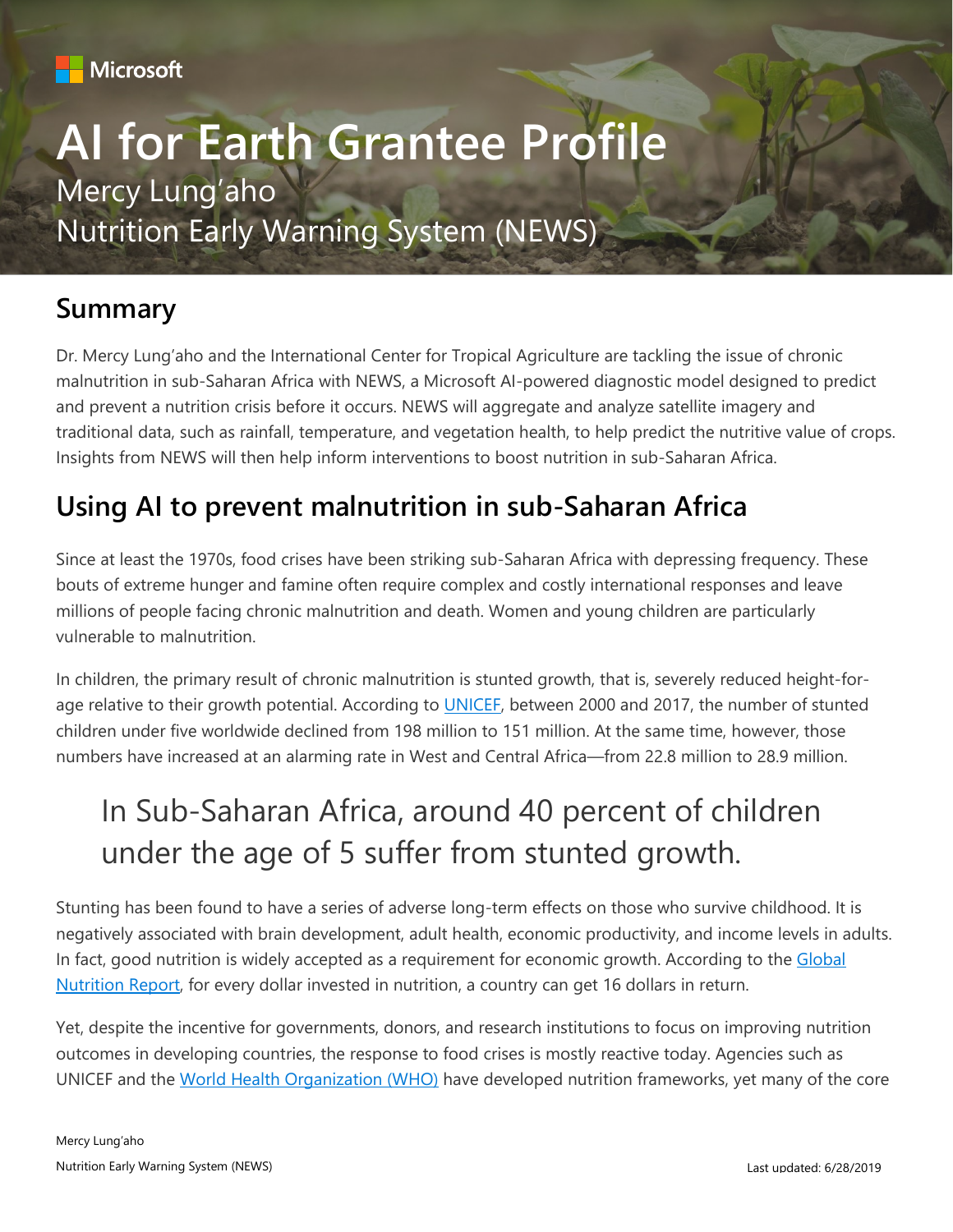indicators can only help detect a crisis *after* it has taken hold—exposing vulnerable populations to repeated bouts of malnutrition.

#### **Building an intelligent nutrition framework in the cloud**

Dr. Mercy Lung'aho, a nutritionist and research scientist at the International Center for Tropical Agriculture (CIAT), is tackling the issue of chronic malnutrition in Africa with an AI-powered diagnostic model designed to predict and prevent a nutrition crisis before it occurs. The Nutrition Early Warning System [\(NEWS\)](https://cgspace.cgiar.org/bitstream/handle/10568/81198/ciat_news_051617.pdf) is currently in the inception phase and will be built on Microsoft Azure through a grant provided by the Microsoft AI for Earth program.

NEWS will aggregate and analyze satellite imagery and traditional data, such as rainfall, temperature, and vegetation health, to help predict the nutritive value of crops. Insights from NEWS will then help inform interventions to boost nutrition in sub-Saharan Africa.

The project team is currently developing a comprehensive framework for nutrition resilience, based on previous nutrition frameworks such as those developed by UNICEF and the WHO. The team will assess each of these frameworks and identify the most sensitive indicators. This framework will dictate the data that will be fed into the NEWS algorithms. The team will then develop, optimize, and validate the algorithms for nutrition resilience using Microsoft Azure and AI tools.

## Microsoft Azure is helping Dr. Lung'aho and her team at CIAT train nutrition resilience models faster and with more confidence.

Microsoft Azure offers the artificial intelligence and machine learning capabilities to perform the deep reinforcement learning needed to train NEWS. And by developing NEWS on Azure, the project will benefit from higher processing power and speed—helping to train the models faster and with more confidence. With these tools and technology being based in the cloud, NEWS can be quickly updated with new data and adapt strategies based on the latest information.

#### **Enabling decision-makers to act proactively—and with confidence**

Phase one of the NEWS initiative is a five-year project in nine focal countries, based on an assessment of vulnerability and selected to ensure regional balance. These nine—including Mali, Sudan, Zimbabwe, Nigeria, Kenya, Malawi, Senegal, Rwanda, and Botswana—will form the pilot phase of NEWS and represent each of the regions of sub-Saharan Africa across three levels of vulnerability.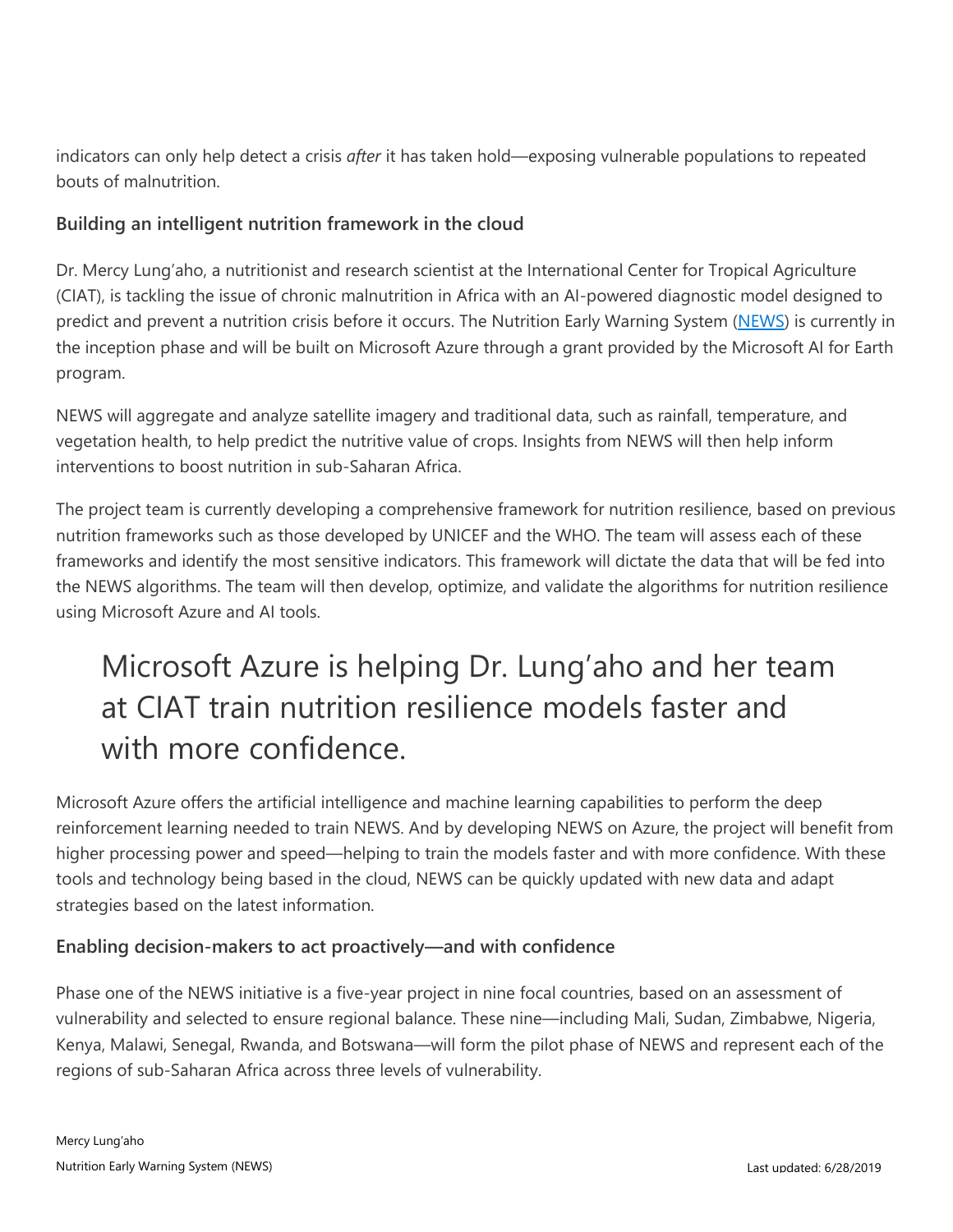The principal beneficiaries of NEWS will be vulnerable populations in Africa, especially women and children under age five, receiving support through governments; institutions such as the African Development Bank (AfDB); and investment partners such as the Big Win Foundation, the Bill and Melinda Gates Foundation, and the Dangote Foundation. By improving the probability of accurate growth forecasts, NEWS will help these governments and agencies confidently act on early warnings for nutrition needs with increased certainty of a return on investments and impact.

#### **Moving forward**

Eventually, the data collected by NEWS will help better define the problem of malnutrition in Africa and diagnose its root causes. For sure, the nutrition community must standardize the collection and monitoring of nutrition data and use trusted evidence to make informed decisions and develop effective policies and guidelines. NEWS will be both a tool and a platform to enable timely collection of data and improve its analysis and use, helping organizations to design more targeted interventions and track progress in real time.

Longer term, NEWS will target vulnerable populations globally. Dr. Lung'aho also hopes that the NEWS project will amplify how cloud-based initiatives can be done well in Africa, leading to increased confidence in the cloud and streamlined data gathering across Africa into a common cloud-based database.

## **About Dr. Mercy Lung'aho and CIAT**

Dr. Mercy Lung'aho is a nutritionist and research scientist at the International Center for Tropical Agriculture (CIAT). CIAT's mission is to reduce hunger and poverty and improve human nutrition in the tropics through research aimed at increasing the eco-efficiency of agriculture. Dr. Lung'aho's research is mainly in the field of nutrition-sensitive agricultural programming. Her focus is on improving the health and well-being of women and children in low-income communities by improving their nutritional status. Dr. Lung'aho's work includes research on iron deficiency and stunted growth. This research investigation seeks ways to optimize how healthy population outcomes are linked to agricultural production and value chains. Her research on beans in developing countries includes the HarvestPlus project, where she coordinated the biofortified bean efficacy trial in Rwanda.

### **Resources**

**Websites** [CIAT](https://ciat.cgiar.org/) home site [Mercy Lung'aho's page](https://bigdata.cgiar.org/ambassadors/mercy-lungaho/) on the CGIAR site

#### **Publications**